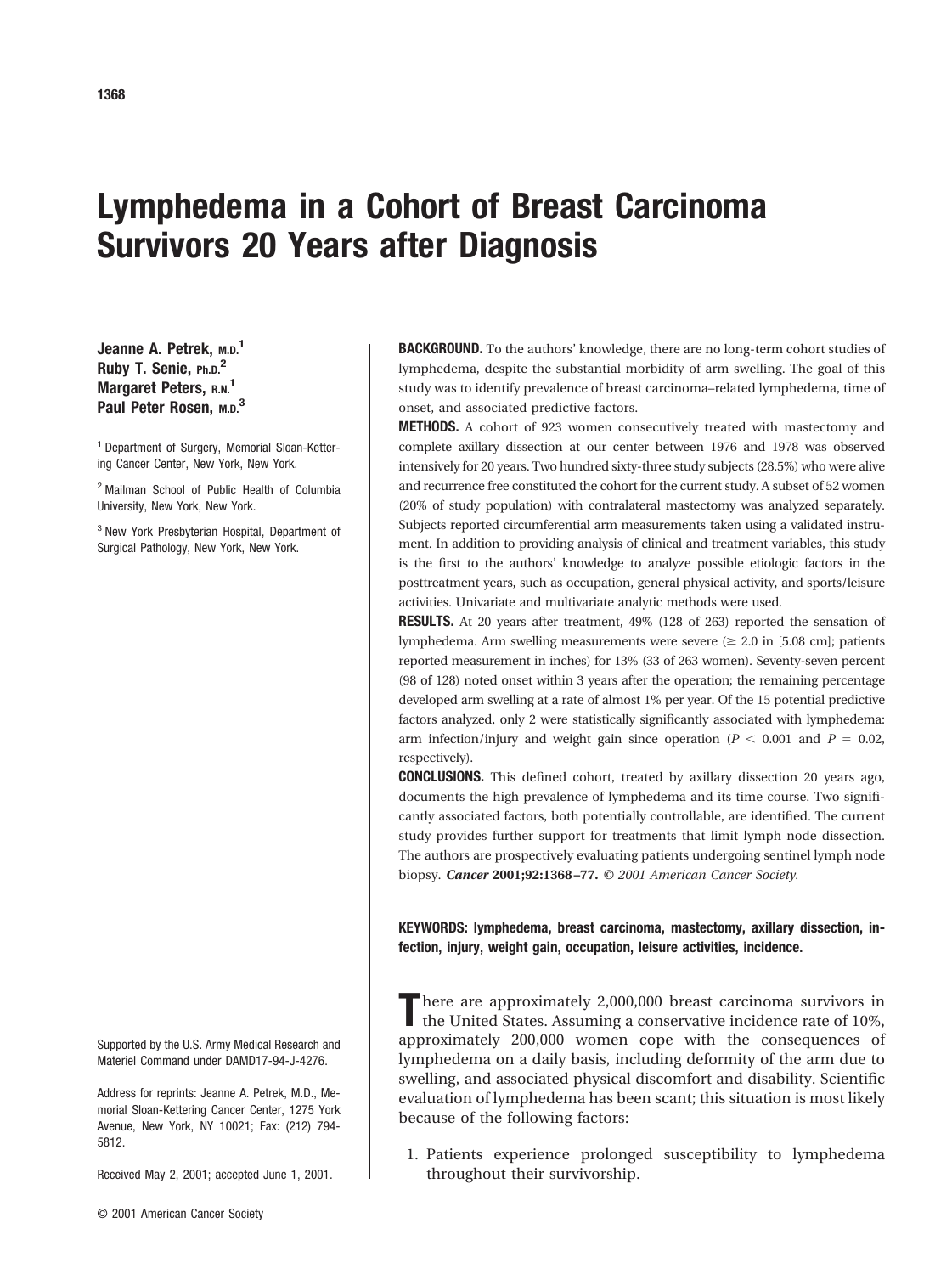- 2. Clinical attention is directed toward cancer recurrence rather than concerns about arm disability.
- 3. There is relatively little research interest and available support for quality-of-life issues such as lymphedema.

In a 1998 review article<sup>1</sup> of 7 large reports published since 1990, the incidence of lymphedema ranged from 6% to 30% among breast carcinoma patients treated in 5 Western countries. Comparisons across studies have been complicated by differences in the definition of lymphedema used, as well as differences in measurement techniques, breast carcinoma treatment, study patient criteria, and length of follow-up. The current study documents assessment of lymphedema in a consecutively treated cohort with long-term follow-up (20 years). The goal of this study was to assess the incidence, time of onset, and suspected etiologic factors of lymphedema, including both treatment and clinical variables and posttreatment experience factors such as specific occupation, hobbies, sports, activity level, and comorbid conditions. Although they are unreported in scientific publications, activities in the years subsequent to diagnosis must be considered by physicians, because patients often ask about the wisdom of continuing specific hobbies and work-related activities that may cause arm swelling after axillary dissection. Thus far, little information has been available to physicians with which to address these concerns.

## **METHODS**

# **Study Population**

The breast carcinoma cases included in the current study involve 20-year survivors from a cohort consecutively treated at Memorial Sloan-Kettering Cancer Center by members of the Breast Surgery Service between October of 1976 and June of 1978. During this 21-month treatment interval, all patients with newly diagnosed breast carcinoma were invited to participate in a study of epidemiologic and pathologic factors. Greater than 97% participated  $(n = 923)$ . Epidemiologic information was obtained through personal interviews conducted during the patients' postoperative hospitalizations, and a complete pathologic review was conducted. The cohort was evaluated annually. Several published reports linked epidemiologic factors, pathologic factors, and prognosis. $2-8$ 

The original cohort of 923 women was evaluated from the time of diagnosis, with annual contact by phone and/or mail; in addition, yearly physician–patient contact was maintained to obtain information on each patient's general medical status (illnesses, hospitalizations, and medications), breast carcinoma sta-



#### **INSTRUCTIONS:**

- 1. Please record measurements in inches (red arrow marks indicated on the enclosed tape).
- 2. Put the hand of the arm being measured on your hip (i.e. right hand on right hip). Please ask someone to assist you with the measuring of your arms.

|                                                                         | RIGHT ARM | LEFT ARM |
|-------------------------------------------------------------------------|-----------|----------|
| 3. Measure 2 inches above elbow<br>(start at the pointy part of elbows) |           |          |
| Measure 6 inches above the elbow points                                 |           |          |
| Measure 4 inches below elbow points                                     |           |          |

**FIGURE 1.** Standardized mailed instrument for self-reported arm-circumference measurements.

tus (diagnosis and treatment of recurrence), and contralateral breast carcinoma status. Although patients occasionally reported arm swelling during follow-up calls or in their letters, issues relating to lymphedema were not part of this 20-year database.

The current study was launched to obtain self-reported lymphedema information retrospectively. Approval from the institutional review board was obtained and a twofold research intervention undertaken. This intervention consisted of standardized telephone interviews conducted by a designated research nurse (M.P.) and a mailed questionnaire requesting participant responses in the form of standardized self-reported armcircumference measurements (Fig. 1).

Our study was initiated in 1997 with the 543 members of the original cohort of 923 known to be alive and free of recurrence 10 years after treatment, as established by Senie et al.<sup>2</sup> in 1992. In this study,<sup>2</sup> the authors reported on disease free survival for the cohort at 10 years in relation to obesity at the time of diagnosis. From among the 923 women in the original study cohort of 10 years prior, the authors established that in total 543 women were known to be alive and recurrence free 10 years after treatment.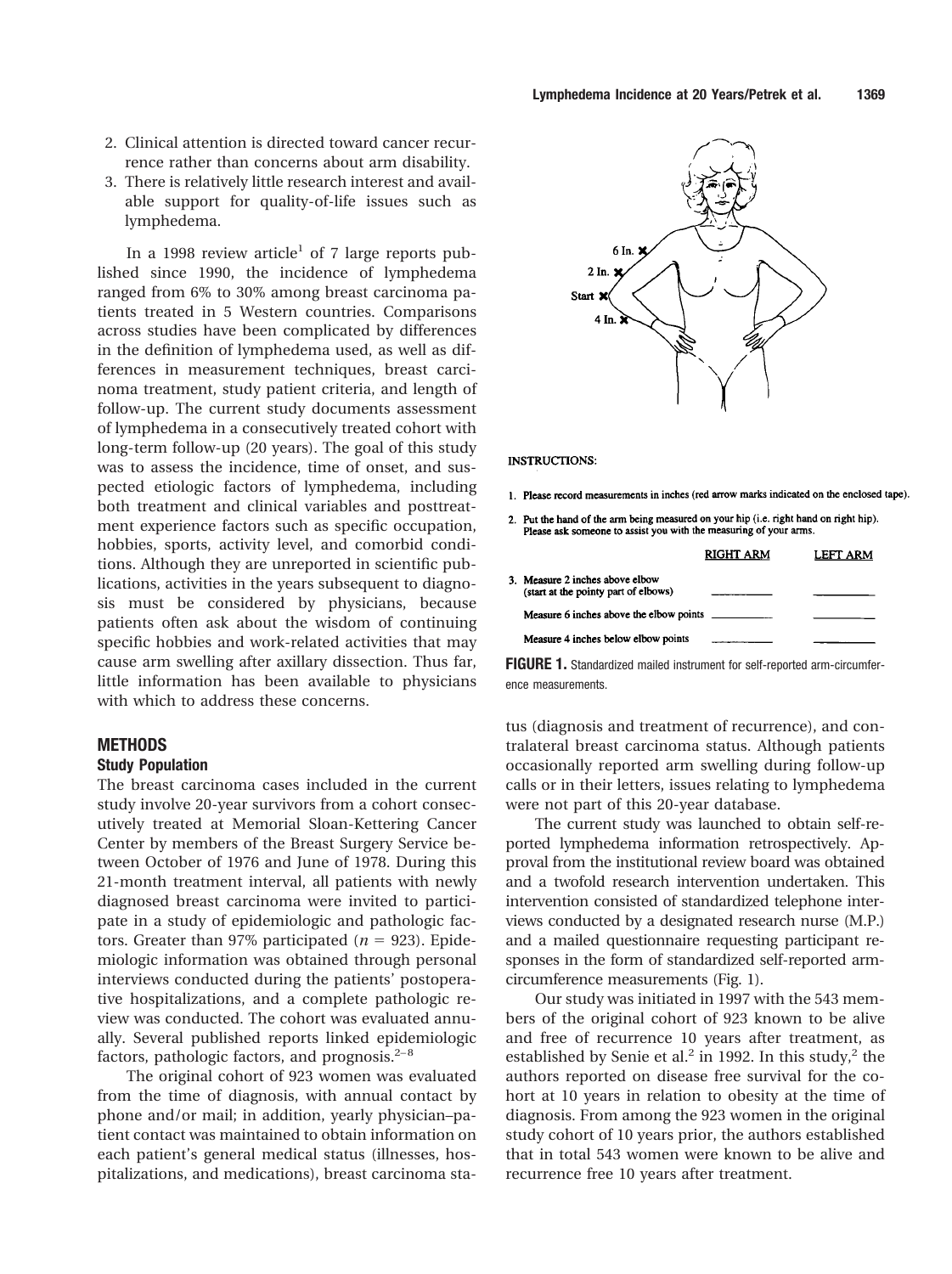By 1997, 30% (165 of 543) of these 543 had died, either from breast carcinoma or other causes, and 12% (64 of 543) were unable or unwilling to participate. Two percent (12 of 543 women) were contacted and refused; 9.5% (52 of 543), although known to be alive, were mentally and/or physically incapacitated and could not participate. Nine percent (51 of 543) of the original cohort could not be located through standard research efforts, searches by Equifax Credit Services and OmniSearch Services, or the National Death Index of the United States. The median age of those lost to follow-up was 81 years, almost 10 years older than the median age of the study subjects.

The remaining 263 of the 543 10-year recurrence free survivors formed the cohort for our report. This study population represents a little greater than onequarter (28.5%) of the original cohort of 20 years ago, and, as such, is the largest such cohort in the literature to be studied in relation to lymphedema to our knowledge.

Of the 263 study subjects in our study, 20% (52 of 263) had undergone contralateral breast carcinoma treatment with axillary dissection during the approximately 20-year interval since their initial breast carcinoma treatment. Only 1 of the 263 women currently was being treated for recurrence of the original breast carcinoma.

# **Data Collection Instrument for Arm-Circumference Measures and Current Weight**

To assess the reliability of self-measurement of arm circumference and body weight, we conducted a pilot study with 25 breast carcinoma patients, none of whom was a member of the study cohort, who were scheduled for routine follow-up exams. Two to 3 weeks before the scheduled appointment, the research nurse telephoned each patient. Measurement instructions and protocol forms were mailed to patients and returned during the physician-conducted follow-up exams. At the time of the follow-up exam, the research nurse met with each patient to record current weight and to measure the circumference of both arms at the appropriate sites. Measurements recorded by patients then were compared with those obtained by the research nurse.

The results of this pilot study confirmed the reliability of self-measurement techniques among these patients: correlation coefficients were high for both parameters. For weight, the correlation was 0.99; the mean difference was 2.6 lbs (1.18 kg) (standard deviation [SD], 2.0 lbs [0.91 kg]). The correlation coefficients for the three arm-measurement sites ranged from 0.87 to 0.97.

Following the results of the pilot study described above, each of the 263 women in our study cohort was

asked to complete a validated form (Fig. 1) documenting her arm-circumference measurements (using a tape measure provided with the study form). Explanation and guidance were provided by the research nurse over the telephone, on request. The arm-circumference measurement sites, clearly marked on the diagram, were 2 and 6 in (5.08 and 15.24 cm) above the "point of the elbow" (the olecranon), and 4 in (10.16 cm) below the point of the elbow.

Current weight also was requested on the same form, and instructions for weighing oneself (light clothing, no shoes) were provided.

# **Baseline Data**

Data collected at the time of initial diagnosis were obtained from the following three sources:

- 1. Personal interviews
- 2. Medical records (from which data on operative and postoperative course were abstracted)
- 3. Pathology records (on complete review).

Several factors were included in the baseline data file and were evaluated for association with lymphedema:

- 1. Age
- 2. Height and weight at diagnosis, measured at admission, and providing a measure of relative obesity
- 3. Formal education
- 4. Type of mastectomy
- 5. Size of primary cancer
- 6. Extent of axillary dissection, as shown by number of lymph nodes excised.

As in previously conducted analyses with this cohort, $2$  the Metropolitan Life Insurance Table of Desirable Weights for Women, published in 1959, was used to assess weight relative to height.<sup>9</sup> Patients were grouped into four weight categories based on actual weight as a percentage of optimal weight:

- 1. 90% or less: below ideal weight
- 2. 91–110%: optimal weight
- 3. 111– 124%: moderately overweight
- 4. 125% or greater: obese.

In our study, as in a recently reported analysis of other populations,<sup>10</sup> percentage of optimal weight was strongly correlated  $(r = 0.92)$  with body mass index, another commonly used measure of weight relative to height.

Three other factors, information on which was abstracted from the medical records, also were evaluated for association with lymphedema: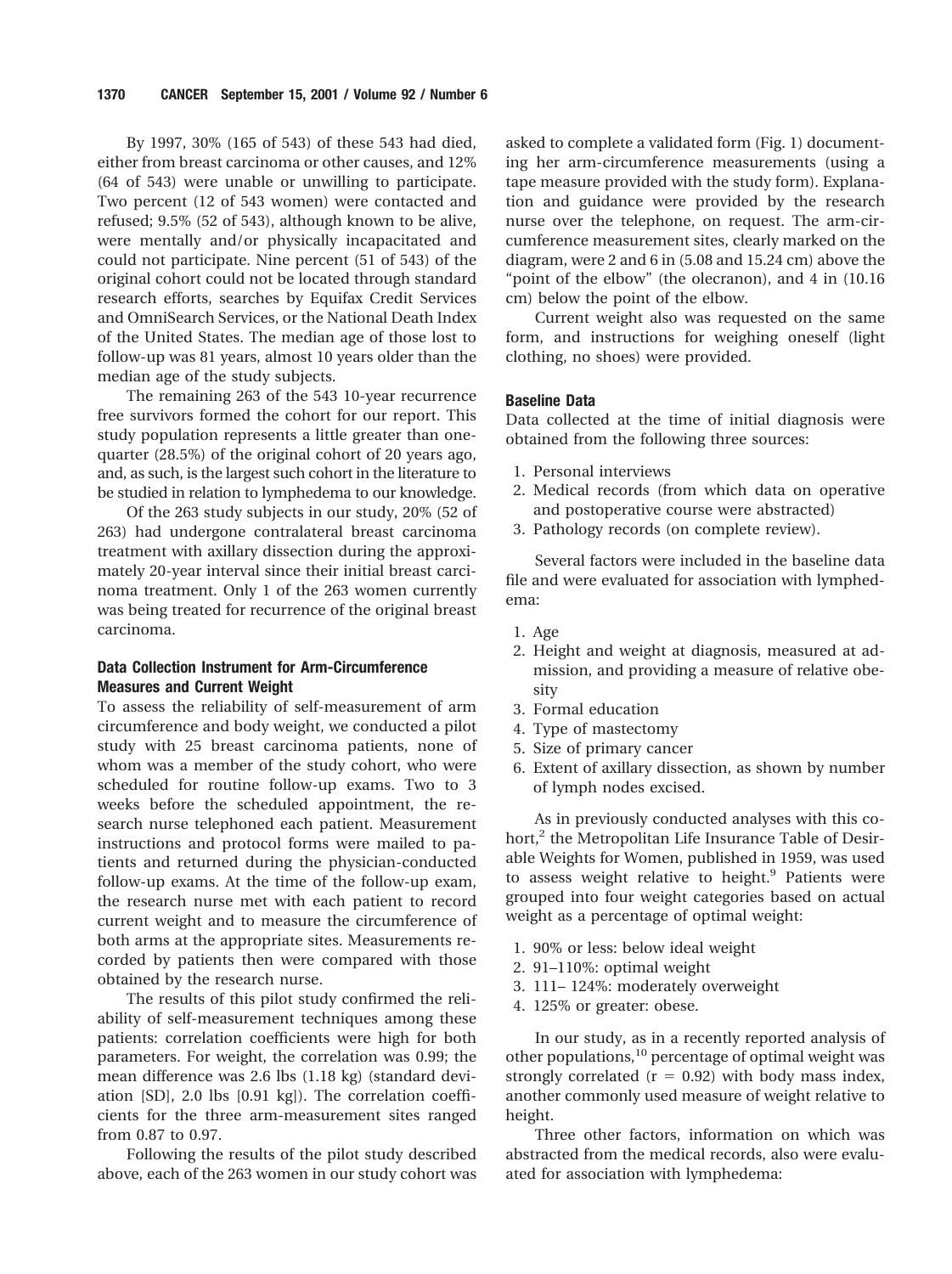**TABLE 1 Occupations after Breast Carcinoma Treatment**

| <b>Occupation</b>                               | No. of patients |
|-------------------------------------------------|-----------------|
| Homekeeper                                      | 68              |
| Office worker                                   | 61              |
| Saleswoman, cashier, waitress                   | 41              |
| Teacher, baby caretaker, elder helper           | 36              |
| Nurse's aide, physician                         | 24              |
| Office cleaner and private housekeeper          | 20              |
| Outdoor worker, gardener, florist, veterinarian | 7               |
| Cook, baker                                     | 6               |

- 1. Specific surgical technique including excision of the thoracodorsal nerve complex
- 2. Excision of pectoralis minor muscle
- 3. Postoperative surgical drainage from the mastectomy site, measured as both volume and duration.

# **Events and Activities in the Years after Breast Carcinoma Treatment**

Interviews conducted by the study research nurse assessed patients' past arm injuries and infections, patients' self-reports of arm swelling, and their general physical activity and exercise levels, occupational and leisure pursuits, and histories of chronic conditions. The interviews also reconfirmed patients' histories of contralateral breast carcinoma. These factors then were evaluated for association with lymphedema.

## **General Physical Activity and Exercise**

Following the format used in the Women's Health Initiative, interviews included questions about exertion. A three-point activity index was created in relation to the proportion of hours expended in mild or no activity (sitting, standing still, or lying down), moderate activity (routine walking, housework, or any other activity more than mildly but not highly demanding), or high activity (aerobic exercise, heavy housework, climbing stairs, ballroom dancing, jogging, or "any other activity causing sweating or increased heart rate").

Two separate scales were used to rank the women's activities: percentage of time spent in moderate and high activity and percentage of time spent in high activity.

#### **Principal Occupation and Leisure Activity**

Table 1 shows the occupations included in responses to questions about employment after breast carcinoma treatment. Women were also asked to name their principal hobby or leisure activity in the years since breast carcinoma treatment, and when necessary, a list of 22 suggested hobbies and 20 suggested **TABLE 2**

| Most Common Principal Hobby or Leisure Activity after Breast |  |  |  |
|--------------------------------------------------------------|--|--|--|
| <b>Carcinoma Treatment</b>                                   |  |  |  |

| <b>Activity</b>                                       | No. of patients |
|-------------------------------------------------------|-----------------|
| Reading                                               | 68              |
| Watching television                                   | 52              |
| Golf                                                  | 48              |
| Gardening or flower arranging                         | 41              |
| Working with sharp needles (needle point, embroidery, |                 |
| etc.                                                  | 31              |
| Playing cards                                         | 20              |
| Swimming                                              | 20              |
| <b>Bowling</b>                                        | 15              |
| Painting, doing art projects, crafts, jewelry making  | 15              |
| Working with dull needles (knitting, crocheting)      | 13              |
| Cooking, baking                                       | 12              |
| Listening to music                                    | 11              |
| <b>Tennis</b>                                         | 11              |
| Shuffleboard and croquet                              | 1               |

sports was provided. The most common hobbies included in their responses are listed in Table 2. Only 95 subjects could report any sport being among their pastime pursuits (Table 2), even when prompted, and only 10 women reported a sport to be their principal leisure activity.

Women whose profession or leisure activities involved heavy lifting or the risk of skin injuries such as cuts or burns were classified as having "at risk" occupations or hobbies.

# **Chronic Illnesses**

Women were asked to name all current illnesses, all medications in their medicine cabinet, and any periods of hospitalization undergone in the past 20 years. Using these data, patients were placed in one of the following three categories:

- 1. Most healthy, with no chronic illnesses
- 2. Moderately healthy, with one chronic illness
- 3. Least healthy, with two or more chronic illnesses.

#### **Arm-Specific Information**

The final questions asked about arm swelling or enlargement were, "Is your arm larger on the side of the mastectomy? " and "Do you have arm swelling?" Positive responses were followed with specific questions regarding the year of onset and the visible site at onset (upper or lower arm, or hand). In the 52 women who subsequently had undergone contralateral breast carcinoma with axillary dissection, the same questions were asked about the contralateral arm, and a subjective comparison of lymphedema symptoms between the ipsilateral and contralateral arms was made.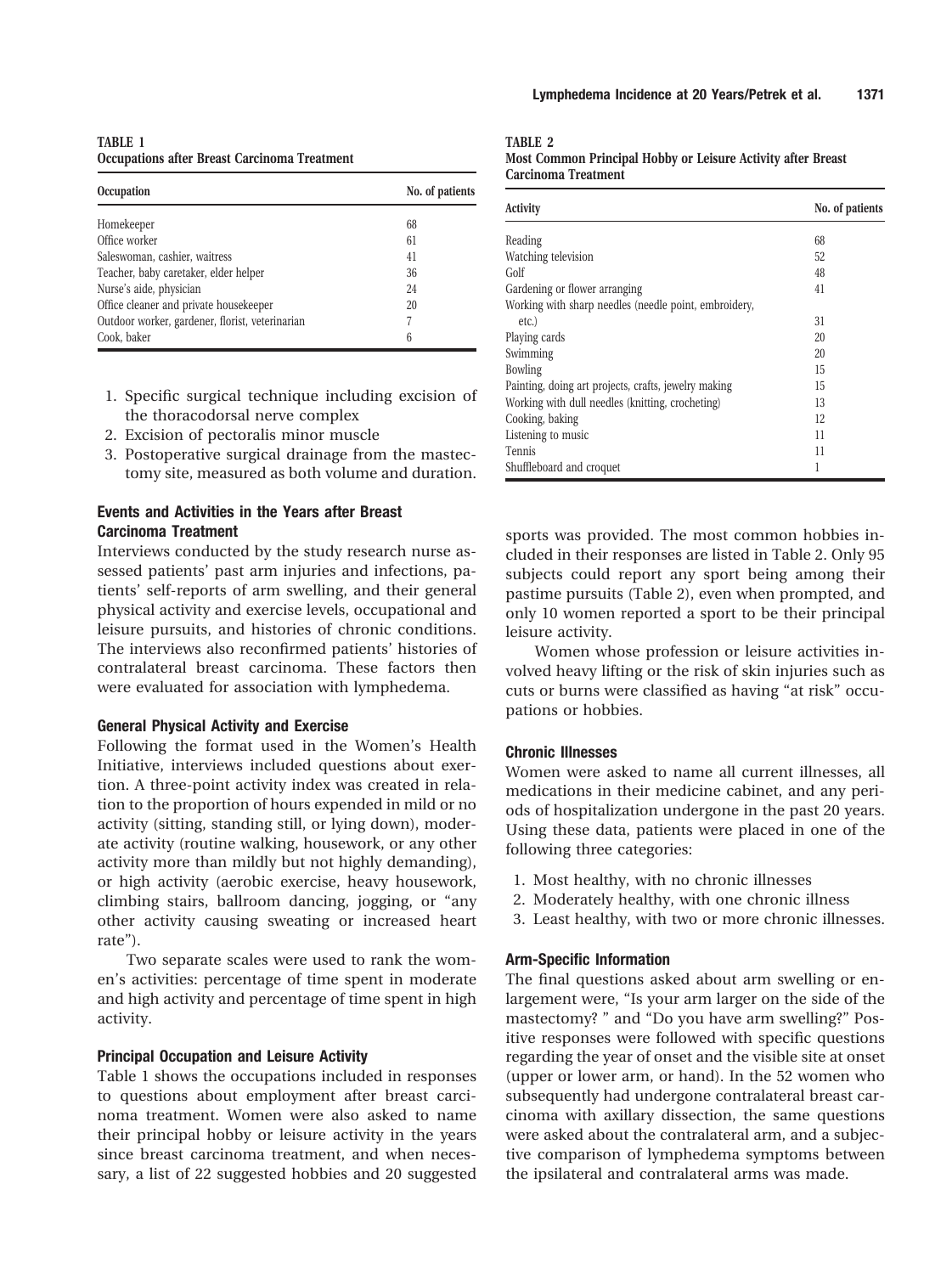The questionnaire also requested information on any events in the subsequent years involving injury, elective surgery, or infection in the treated side that required oral or intravenous antibiotics. Injury was defined as any event necessitating evaluation by a medical healthcare provider. Infection was defined as any episode for which a course of antibiotics, either oral or intravenous, was prescribed. The specific years of injury or infection were requested. When the patient could not provide the exact year of infection/ injury, she was asked to specify within a 5-year range and to indicate whether the injury or infection had occurred before or after the onset of arm swelling.

#### **Lymphedema Classification**

Study participants' circumferential arm measurements were received by mail, on the completed forms, and combined with verbal reports of arm swelling obtained during telephone interviews. Using these data, patients were classified based on extent of lymphedema as follows: 1) no lymphedema, 2) mild lymphedema, 3) moderate lymphedema, or 4) severe lymphedema.

The difference in measurement between the treated side (ipsilateral arm) and the contralateral arm at the site of greatest difference was used to determine extent of lymphedema. Severe lymphedema was defined as enlargement (difference) of 2 in (5.08 cm) or more, and moderate lymphedema as enlargement greater than  $0.5$  in  $(1.27 \text{ cm})$  and up to  $2$  in  $(5.08 \text{ cm})$ . Arm swelling involving a difference of less than 0.5 in (1.27 cm) between arms was considered mild lymphedema when accompanied by a patient selfreport of arm enlargement or heaviness. Women who reported no arm swelling and arm measurements with a difference of 0.5 in (1.27 cm) or less between arms were placed in the no lymphedema category.

All subjects in the no lymphedema category reported no arm swelling during their telephone interview and reported arm measurements with a difference of 0.5 in (1.27 cm) or less between arms. All study subjects with arm measurements showing a difference of greater than 0.5 in (1.27 cm) between arms (all subjects classified as having moderate/severe lymphedema) also reported arm swelling during their telephone interview.

The mild lymphedema category, defined as a difference of 0.5 in (1.27 cm) or less in women reporting arm enlargement or heaviness, was designed to be inclusive, because arm sensations such as heaviness are sometimes attributable to factors other than lymphedema. We used these measurements even in cases involving contralateral axillary dissection, realizing, however, that the measurements of the contralateral arm in such cases may not always be a valid control.

# **Data Analysis**

Statistical procedures for univariate analysis included the chi-square test applied to categoric data and analysis of variants, and the Student *t* test for continuous variables. Correlation coefficients were used to provide an assessment of two related measurements. Multivariate statistical methods were used to test epidemiologic and pathologic characteristics potentially associated with the development of lymphedema during the 20-year follow-up interval. These procedures were performed with the whole study group with unilateral and bilateral axillary dissection ( $n = 263$ ) and also with the group who had a unilateral mastectomy and axillary dissection only  $(n = 211)$ .

# **RESULTS**

## **Description of the Study Cohort**

Table 3 lists the demographic and clinical characteristics of the study subjects.

# **Clinical Characteristics**

At diagnosis, the 263 women in our study cohort ranged in age from 25 to 77 years, with a mean age of 52.3 years (SD, 9.9); 22% were younger than age 45, and 18% were 60 years or older. Information on patients' educational backgrounds obtained at time of diagnosis reflected the usual distribution for patients receiving care at Memorial Sloan-Kettering Cancer Center: most women (54%; 142 of 263) had attended college, 31% (81 of 263) had graduated from high school, whereas 15% (40 of 263) had not completed high school.

Weight at diagnosis was recorded at time of admission and classified in relation to ideal weight for height.<sup>2</sup> Weight ranged from 93 to 253 lbs  $(42.18 \text{ to }$ 114.8 kg), with a mean of 139 lbs (63.0 kg) (SD, 25.4). Nineteen percent (50 of 263) of the women were moderately overweight at diagnosis, and 14% (38 of 263) were considered obese. There were similar results in the subset of 211 women with unilateral axillary dissection only (Table 3).

## **Surgical and Pathologic Variables**

With regard to specific surgical technique of 20 years ago, all patients were treated by modified (43%; 113 of 263) or radical (57%; 150 of 263) mastectomy and axillary dissection; the thoracodorsal nerve bundle was removed in 35% (93 of 263) of cases; and the pectoralis minor muscle was excised in 95% (250 of 263) of cases.

In the period during which these women's disease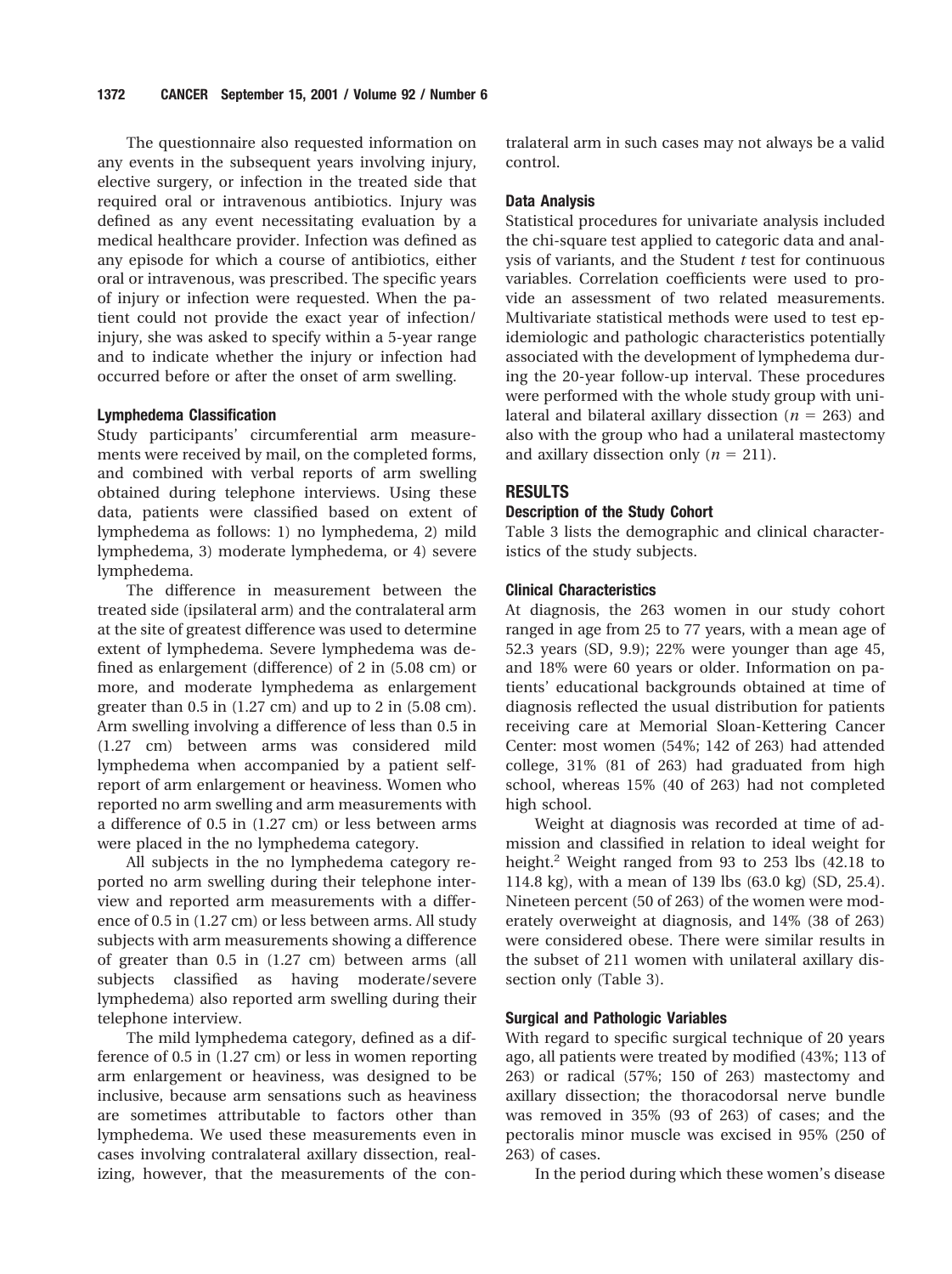**Demographic and Clinical Characteristics of 263 Study Subjects and of a Subset of 211 Subjects with Unilateral Axillary Dissection Only**

| Characteristic                         | $n = 263$ | $n = 211 (%)$ |
|----------------------------------------|-----------|---------------|
| At diagnosis                           |           |               |
| <b>Education</b> level                 |           |               |
| Did not complete high school           | 15        | 12            |
| High school graduates                  | 31        | 29            |
| High school and higher                 | 54        | 58            |
| Family history                         |           |               |
| None                                   | 68        | 71            |
| Primary only: mother, sister, daughter | 11        | 11            |
| Secondary only: other relatives        | 15        | 12            |
| Both primary and secondary relatives   | 6         | 6             |
| Weight in relation to height           |           |               |
| Ideal or lower                         | 67        | 65            |
| Moderately overweight                  | 19        | 19            |
| Obese                                  | 14        | 16            |
| At 20-year follow-up                   |           |               |
| Lymphedema <sup>a</sup>                |           |               |
| None                                   | 51        | 50            |
| Mild                                   | 19        | 19            |
| Moderate                               | 17        | 18            |
| Severe                                 | 13        | 13            |
| Age (yrs)                              |           |               |
| < 65                                   | 22        | 26            |
| 65-79                                  | 60        | 49            |
| $\geq 80$                              | 18        | 25            |
| Weight change at follow-up             |           |               |
| No change or loss                      | 38        | 36            |
| $\leq$ 10-lb 4.54-kg gain              | 30        | 31            |
| $>$ 10-lb 4.54-kg gain                 | 32        | 33            |
| Arm infection or injury                |           |               |
| No episodes                            | 79        | 78            |
| One episode                            | 13        | 13            |
| Two or more episodes                   | 8         | 9             |
| Level of activity <sup>a</sup>         |           |               |
| Limited                                | 30        | 29            |
| Moderate                               | 31        | 32            |
| High                                   | 39        | 38            |
| <sup>a</sup> Defined in "Methods."     |           |               |

was diagnosed and treated, discharge was delayed until all drains were removed. Daily drainage volume, recorded in the hospital record, enabled calculation of total volume. Both volume and number of days the drains remained in place were included in the database. The number of axillary lymph nodes excised ranged from 1 to 41 lymph nodes, with a mean of 21 lymph nodes (SD, 7.4). Thirteen women underwent radiation therapy in the "hockey stick" fashion (designed to treat the internal mammary and supraclavicular lymph nodes but not the chest wall). There were no immediate reconstructions (although breast reconstruction with the implant technique was performed at some later point in 16% [43 of 263]).

The size of the primary tumor (not measured in 35

women) ranged from 0.3 to 7.5 cm, with a mean of 2.1 cm (SD, 1.2); 52% (137 of 263) of the women had tumors 2 cm or smaller. Among this series of 263 long-term survivors, 29% had positive axillary lymph nodes: 19% had 1–3 positive lymph nodes, and 10% had 4 or more positive lymph nodes. Among the 211 women with unilateral axillary dissection only, 31% had positive axillary lymph nodes: 20% had 1–3 positive lymph nodes, and 11% had 4 or more positive lymph nodes.

#### **Events in the Subsequent Years**

The number of hours spent by study subjects in moderate and/or strenuous activity was measured using two scales. The first scale measured the number of hours spent in moderate or strenuous (high) activity per day and ranged from 0 to 8.5 hours per day for the study cohort, with a median of 2.5 hours. The second scale used measured the time spent in high activity per week and ranged from 0 to 7 hours per week for the study cohort, with a median of 0.5 hours. Fifty-one women had at risk occupations (occupations that involved heavy lifting or the risk of skin injuries such as cuts or burns), and 99 women had at risk hobbies. No women were at risk because of their sports participation.

In total, 33% (88 of 263) of the women were classified as most healthy, because they had no chronic illnesses and used no daily medicine. Twenty-one percent (56 of 263) had 1 chronic illness and were classified as moderately healthy. Forty-five percent (119 of 263) had 2 or more chronic illnesses each and therefore were classified as least healthy. The two most common chronic illnesses were hypertension, documented in 17.5% (46 of 263) of the women, and diabetes mellitus, in 11% (29 of 263).

Current body weight was compared with weight at diagnosis; the two measurements were strongly correlated ( $r = 0.72$ ;  $P = 0.001$ ). Three categories of weight gain were created: 1) no change, 2) gain 10 lbs  $(\leq 4.54)$ kg), and 3) gain greater than 10 lbs (4.54 kg); none of the women had lost greater than 10 lbs (4.54 kg) since diagnosis. Thirty-eight percent (101 of 263) of the study cohort had no change or had lost a slight amount of weight (10 lbs  $\leq$  4.54 kg]). Thirty percent (78 of 263) had gained less than or equal to 10 lbs (4.54 kg), and 32% (84 of 263) had gained greater than 10 lbs (4.54 kg) since their breast carcinoma diagnosis 20 years ago.

Most (79%; 208 of 263) of the women in our study could recall no arm infections, injuries, or elective surgery since diagnosis; however, 13% (34 of 263) of the women reported 1 episode of infection, and 8% (21 of 263) reported 2 or more episodes. Only one woman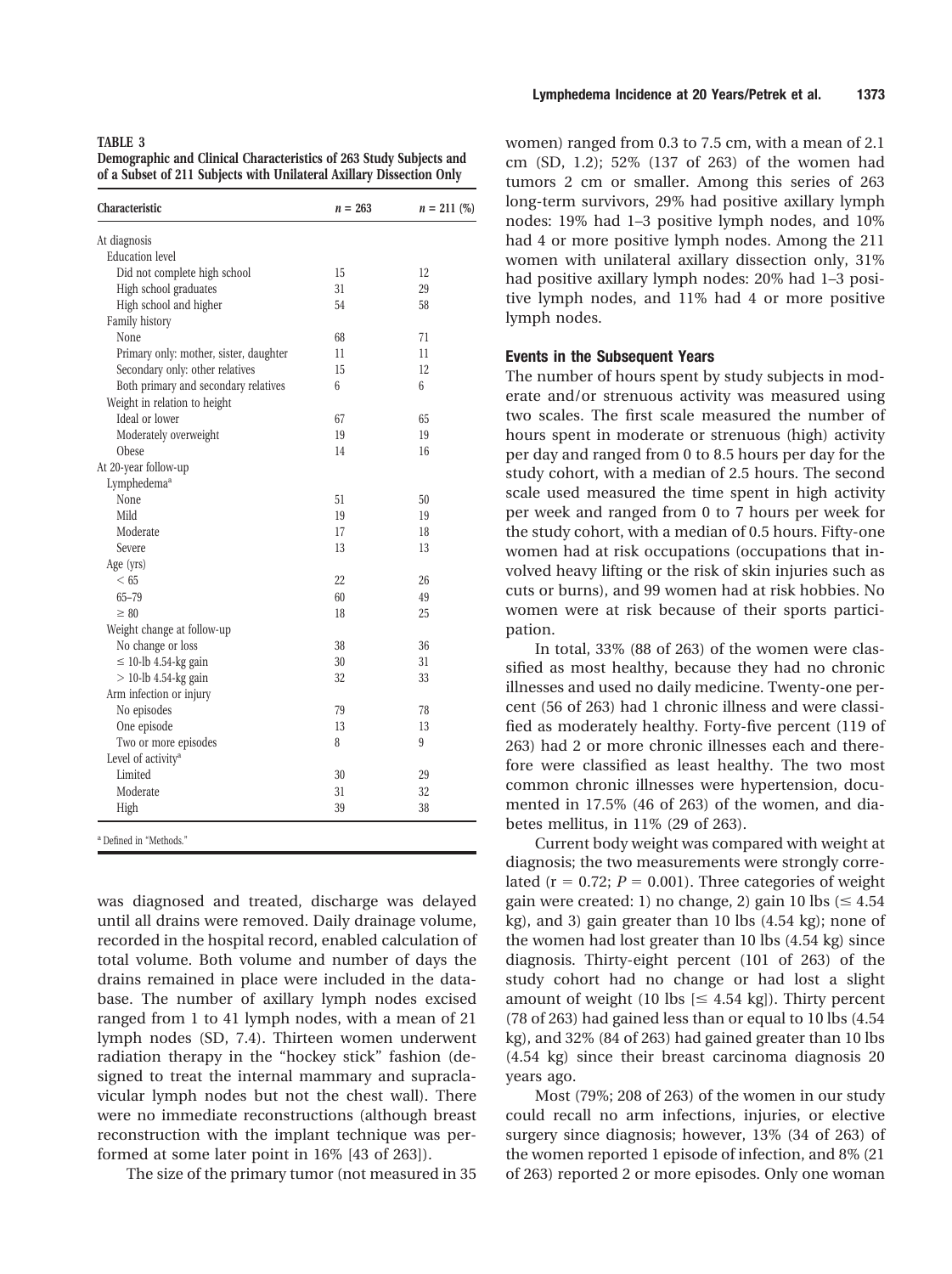reported an injury separate from an infection. None of the women had surgery on the ipsilateral arm.

## **Lymphedema Classification**

After combining data collected during the follow-up telephone interviews with arm-circumference measurements, we identified evidence of lymphedema in 49% (128 of 263) of the women, and 51% (135 of 263) were recorded as having no lymphedema. Severe lymphedema, defined as an enlargement of 2 in (5.08 cm) or more at any 1 of the 3 sites for arm-circumference measurement, was noted in 13% (33 of 263) of the women, and 17% (45 of 263) were coded as having moderate lymphedema. An additional 19% (50 of 263) were categorized as having mild lymphedema.

Of the 211 women with unilateral axillary dissection only, the results were similar: no lymphedema, 50%; severe lymphedema, 13%; moderate, 18%; and mild, 19%.

Of the 52 breast carcinoma survivors who had subsequent contralateral breast carcinoma treatment, 40% (21 of 52) reported the sensation and symptoms of arm swelling on the ipsilateral arm, versus 51% of the 211 women with unilateral axillary dissection only. All of the 31 women with contralateral breast carcinoma treatment who claimed no swelling on the ipsilateral side also reported no swelling on the contralateral side. Among the 21 women with contralateral breast carcinoma treatment who experienced arm swelling, all reported less swelling in the contralateral arm than in the arm ipsilateral to the axillary dissection performed 20 years ago. Eleven of these 21 women reported the sensation of swelling on the contralateral side, although less intense than on the index side, and 10 reported no symptoms of swelling on the contralateral side.

Of the 128 women with lymphedema from among the group as a whole, 50% (64 of 128) indicated all sections of their arm were affected at onset; 33% reported enlargement of the upper portion of their arm only. Results were similar among the 211 women with unilateral axillary dissection only.

## **Etiologic Factors**

Of the potential epidemiologic, surgical, and pathologic factors and events in the subsequent years, only two were associated with the presence of lymphedema: history of infection/injury and weight gain since treatment. Although patients who were overweight at diagnosis had an increased risk of developing lymphedema, weight gain in the posttreatment years was shown to be a stronger predictor  $(P = 0.02)$ . Among the 128 patients classified as having mild to severe lymphedema, 70% (90 of 128) had gained

#### **TABLE 4**

**Selected Variables and Association with Lymphedema in 263 Study Subjects and in a Subset of 211 Subjects with Unilateral Axillary Dissection Only**

|                                       | Study subjects as a whole $(n = 263)$ |                                              |         |  |
|---------------------------------------|---------------------------------------|----------------------------------------------|---------|--|
| Variable                              | No.<br>lymphedema<br>$(n = 135)$ (%)  | Evidence of<br>lymphedema<br>$(n = 128)$ (%) | P value |  |
| Weight at diagnosis                   |                                       |                                              |         |  |
| Ideal weight or lower ( $n = 175$ )   | 53                                    | 47                                           | $0.08*$ |  |
| Moderately overweight ( $n = 50$ )    | 38                                    | 62                                           |         |  |
| Obese $(n = 38)$                      | 60                                    | 40                                           |         |  |
| Weight change                         |                                       |                                              |         |  |
| No change $(n = 100)$                 | 61                                    | 39                                           | 0.02    |  |
| $\leq$ 10-lb 4.54-kg ( <i>n</i> = 79) | 49                                    | 51                                           |         |  |
| $>$ 10-lb 4.54-kg ( $n = 84$ )        | 40                                    | 60                                           |         |  |
| Infection/injury                      |                                       |                                              |         |  |
| No episodes ( $n = 208$ )             | 58                                    | 42                                           | 0.001   |  |
| One or more episodes ( $n = 55$ )     | 26                                    | 74                                           |         |  |

|                                       | Subset with unilateral axillary dissection<br>only $(n = 211)$ |                                                     |         |  |
|---------------------------------------|----------------------------------------------------------------|-----------------------------------------------------|---------|--|
| <b>Variable</b>                       | No<br>lymphedema<br>$(n = 106)$ (%)                            | <b>Evidence of</b><br>lymphedema<br>$(n = 105)$ (%) | P value |  |
| Weight at diagnosis                   |                                                                |                                                     |         |  |
| Ideal weight or lower ( $n = 137$ )   | 51                                                             | 49                                                  | 0.01    |  |
| Moderately overweight $(n = 40)$      | 29                                                             | 71                                                  |         |  |
| Obese $(n = 34)$                      | 66                                                             | 34                                                  |         |  |
| Weight change                         |                                                                |                                                     |         |  |
| No change $(n = 76)$                  | 56                                                             | 44                                                  | 0.1     |  |
| $\leq$ 10-lb 4.54-kg ( <i>n</i> = 65) | 49                                                             | 51                                                  |         |  |
| $>$ 10-lb 4.54-kg ( $n = 70$ )        | 45                                                             | 55                                                  |         |  |
| Infection/injury                      |                                                                |                                                     |         |  |
| No episodes ( $n = 165$ )             | 58                                                             | 42                                                  | 0.001   |  |
| One or more episodes ( $n = 46$ )     | 22                                                             | 78                                                  |         |  |

<sup>a</sup> When only those with severe lymphedema ( $n = 33$ ) are compared with those without lymphedema;  $P = 0.01$ .

weight after diagnosis and treatment, including 22 (67%) of the 33 women with severe lymphedema.

A statistically significant association was observed between a history of arm infections requiring antibiotics or arm injuries and the presence of lymphedema at 20 years ( $P < 0.001$ ; Table 4). Among the 55 (21%) of the 263 women with 1 or more episodes of infection, 75% (41 of 55) reported subjective or measurable lymphedema. Of the 41 women reporting arm swelling, 14 could not recall whether the first infection/ injury occurred before or after the onset of arm swelling. Four women (10%) stated that the infection/ injury occurred after the onset of arm swelling. In total, 23 women (56%) stated that the first infection/ injury occurred before or at the same time as the arm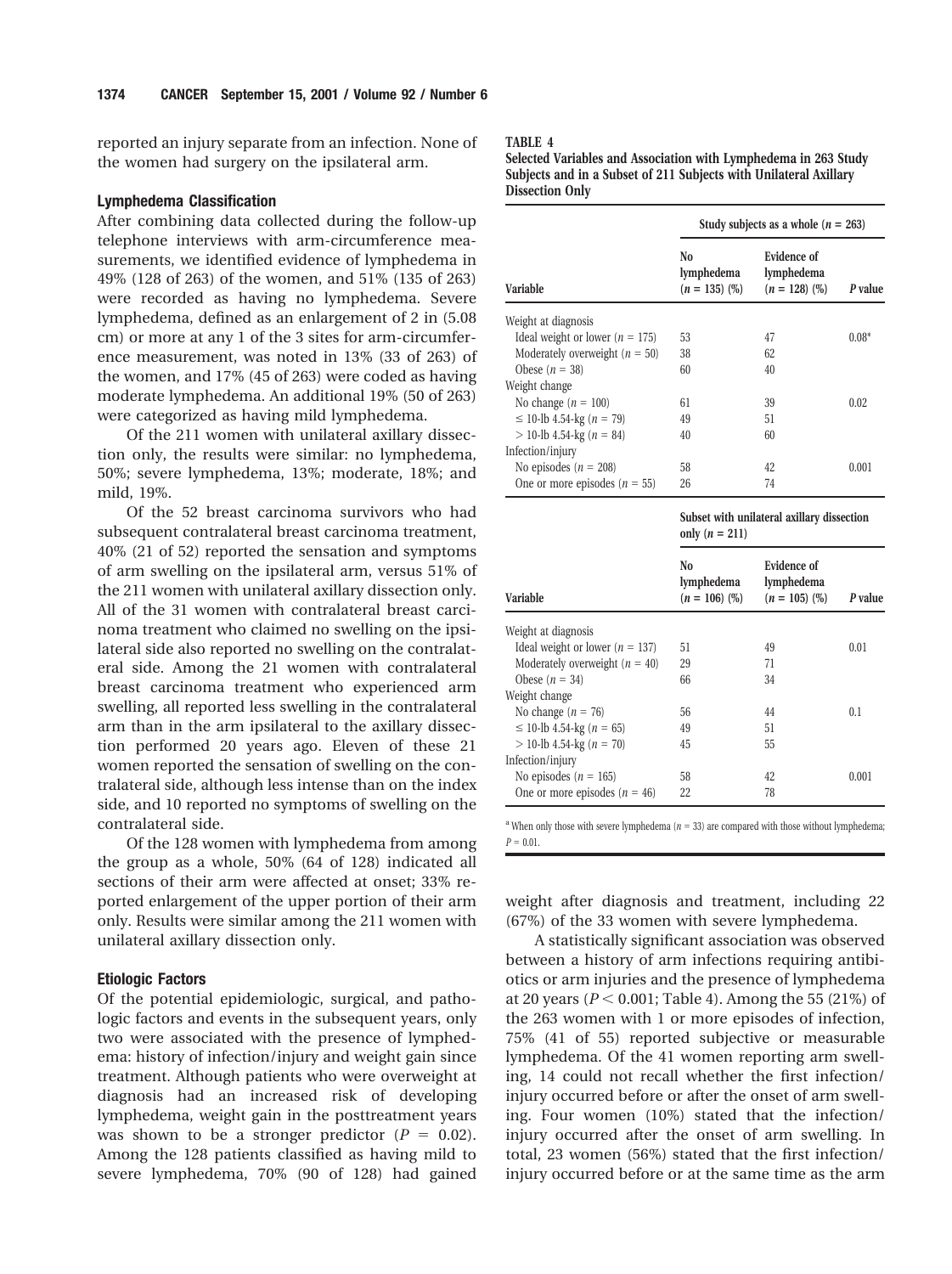swelling was noted. Eleven of 15 women (73%) who reported multiple arm infections were found to have severe lymphedema. Fifty-two percent (17 of 33) of women with severe lymphedema had had at least 1 infection, and lymphedema also was reported by 68% (87 of 128) of patients who could recall no infections or injuries to the arm. Similar results for infection and weight gain were found when the 211 women with unilateral axillary dissection only were considered separately, as shown in Table 4.

Although not significant, there was a prevalence of lymphedema among the women with less than a complete high school education. Of the group of 263 women as a whole, there were 40 women with less than a complete high school education; of these women, 62% of women in this group reported arm swelling, compared with 42% of the women who were high school graduates, and 48% of those with some postsecondary education. Results based on education level were similar in the group of 211 women with unilateral dissection only.

#### **Interval to Onset of Lymphedema Symptoms**

Among the entire group of 263 study subjects, and taking into consideration all three categories of lymphedema, 77% of patients reported swelling occurring within 3 years of diagnosis, the criterion for classification as early onset lymphedema. The onset of symptoms in the remaining 30 patients occurred gradually over the subsequent 17 years after treatment, at a rate of approximately 10 patients per 5-year interval; these patients were classified as having late onset lymphedema (defined as lymphedema with onset occurring more than 3 years after diagnosis). Of the 50 women in the mild lymphedema category, 74% had early onset lymphedema; of the 45 women with moderate lymphedema, 89% had early onset lymphedema; and of the 33 women with severe lymphedema, 64%. None of the following factors was associated with early versus late onset: age, drainage, lymph node status, weight at diagnosis, or weight change. Infection/injury was the only factor significantly associated with late onset lymphedema. Results were similar when the 211 women with unilateral axillary dissection only were considered separately.

## **DISCUSSION**

The results of our study raise three major points related to incidence, rate of development, and etiologic factors for lymphedema:

1. The proportion of women with lymphedema at 20 years was high: 11% had measurements indicating

severe lymphedema, and a total of 48% had at least subjective reporting of a swollen sensation.

- 2. Onset of lymphedema was noted by approximately three-quarters (77%) within the first 3 years after breast carcinoma treatment, although additional women developed lymphedema subsequently at a rate of nearly 1% per year. Late onset was associated with a history of infection and injury.
- 3. Multiple factors related to specific activities and events of the subsequent years were assessed using data acquired at interview approximately 20 years after diagnosis. None was significantly associated with lymphedema except the history of infection or injury and weight gain in the posttreatment years.

The current study assesses lymphedema at a single time point, 20 years after breast carcinoma diagnosis. Three categories (mild, moderate, and severe) were used to analyze lymphedema incidence to compensate for variations in the definition and quantification of lymphedema. Traditionally, arm-circumference measurements have been used to assess lymphedema and account for most of the reporting in the literature. Circumference measurements do not quantify the volume of extra lymph fluid, however. A 2.5-cm difference is the most common definition for lymphedema, although this may be quite disfiguring on a thin arm and virtually unnoticeable on an obese arm. Nevertheless, circumferential measurements are important, because they can be obtained by a physician, by a physical therapist, and by the patient at home and can be a rough basis for comparison.

A difference in arm circumference of 2 in (5.08 cm), the value we used, represents severe lymphedema. At the opposite end of the spectrum, low-grade lymphedema cannot be easily measured, but it can be experienced as the sensation of heaviness and/or as a slight difference in appearance. In our study, women in the mild lymphedema category ( $n = 50$ ) who had no measurable difference between arms, may not have lymphedema; rather, they may have been describing sensations resulting from such conditions as intercostal brachial nerve palsy, muscular atrophy, etc. Therefore, statistical analyses were performed using only the severe category ( $n = 33$ ) versus the no lymphedema category ( $n = 135$ ) and all lymphedema (mild to severe) ( $n = 128$ ) versus no lymphedema ( $n = 135$ ); these categories also were used for a separate analysis of the subgroup of 211 women who underwent unilateral axillary dissection only.

There can be a slight natural difference between a subject's arms because of hypertrophied muscle in the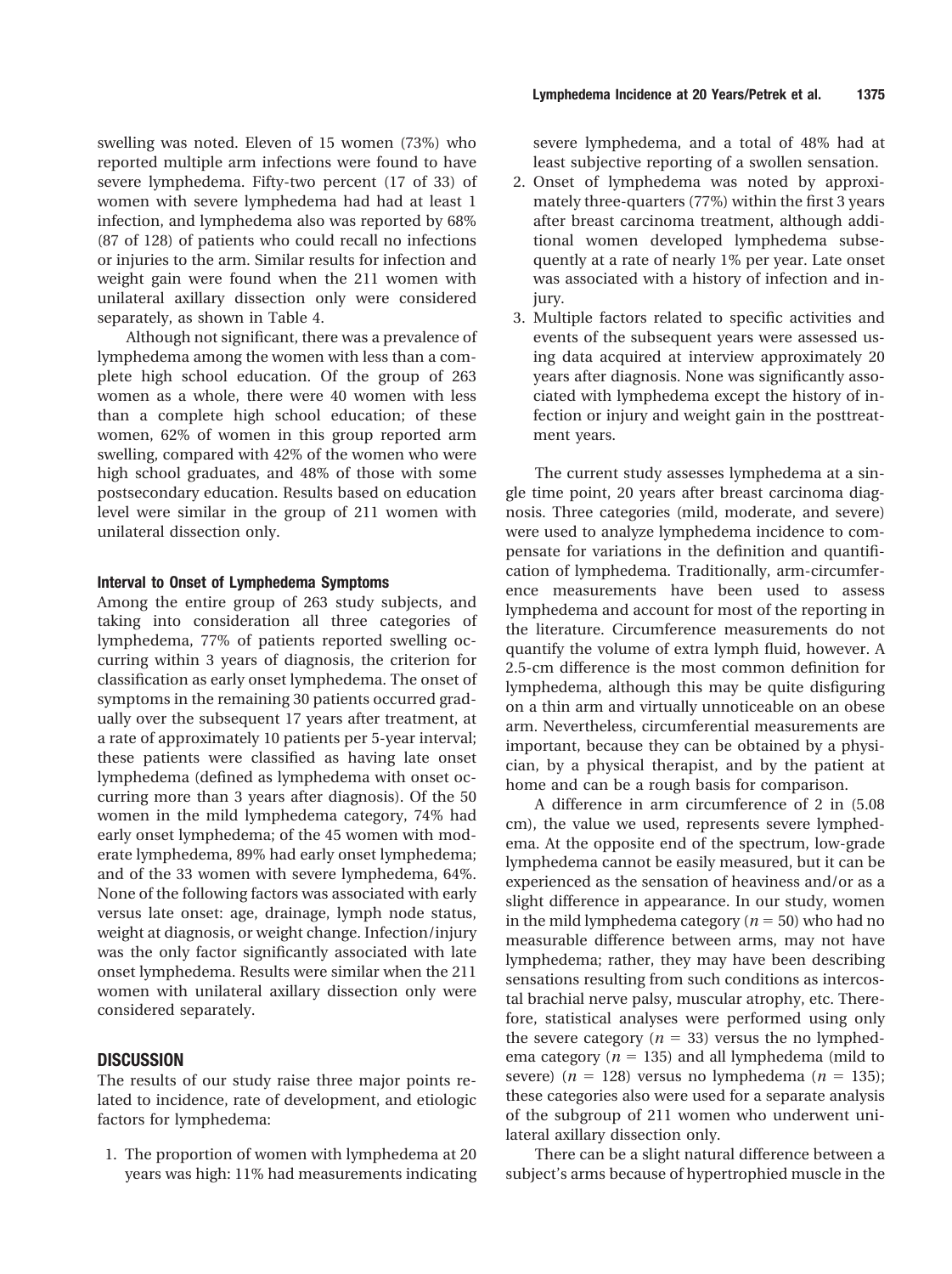overused arm. Older women, however, usually have poorly developed musculature. Multiple measurement sites are necessary (instead of just one), because the extra lymphatic fluid can accumulate preferentially. Therefore, we defined lymphedema based on the extent of enlargement at the measurement site showing the greatest difference between arms.

Current breast carcinoma therapy includes partial mastectomy/radiation and modified radical mastectomy as routine surgical treatment. In our study, there was no difference in the rate of lymphedema incidence based on type of treatment received (modified radical mastectomy vs. radical mastectomy). This finding is supported by those of large reviews. $^{11,12}$  In more recent literature reporting on cases involving lumpectomy, axillary dissection, and radiation versus mastectomy, the rate of lymphedema is similar for breast-conservation surgery and mastectomy.<sup>13-16</sup> For many women treated with breast conservation only, the incidence of arm swelling greater than 2.5 cm was 19%.17 The median number of lymph nodes removed in our study was 20 —similar to a level I and II dissection in current practice.

The only factors significantly associated with the presence of lymphedema at 20 years survival were history of arm infection/injury and posttreatment weight gain ( $P < 0.001$  and  $P = 0.02$ , respectively). Obesity at diagnosis also was shown to be statistically significant  $(P = 0.01)$  when those with severe lymphedema only are compared with those with no lymphedema. The association of lymphedema—for both severe only and all categories—with history of infection, while intuitive, must be interpreted within the context of the study design. Because women are told to avoid infections and even minor injuries after axillary dissection, those with lymphedema might recall their infections more readily than women without lymphedema.

The factors of weight at diagnosis and weight gain after breast carcinoma treatment do not, however, rely on recall. Obesity at diagnosis was a significant risk factor when those with severe lymphedema  $(n = 33)$ were compared with those with no lymphedema (*n*  $= 135$ ;  $P = 0.01$ ). Heavier weight at diagnosis was itself related to greater weight gain over the ensuing 20 years. In this particular data set, two recognized factors for lymphedema development could not be shown: extent of surgical dissection and extent of axillary radiation. All study subjects had a similar extent of axillary dissection. The relation of the extent of axillary dissection to lymphedema development can best be observed in studies that compare no axillary dissection with sampling and with extensive dissections.18 Radiation directed to the axilla (and possibly

radiation scattered to the axilla during breast or chest wall field radiation) greatly increases the incidence of lymphedema.<sup>19</sup> Nevertheless, less than 5% of the 263 study subjects underwent radiation therapy, and those that did were irradiated using the hockey stick design of supraclavicular and internal mammary irradiation. Radiation therapy as a possible contributing factor for lymphedema could not be evaluated, because of the small size of the study population.

The current study was meant to evaluate practical questions about events and activities in the years subsequent to diagnosis of breast carcinoma. Patients regularly ask their surgeons and physicians about the wisdom of pursuing specific leisure activities or occupations after treatment. In this study, no particular activity level, occupation, sport, or hobby was associated with lymphedema. This is reassuring, and it probably rules out the possibility of these activities playing a large causative role in the development of lymphedema; however, from the nature of the study design, an effect could exist and be undetermined.

Although one may doubt accurate recall of an event occurring during a 20-year period, the onset of lymphedema is such a momentous occurrence that the general time noted is probably accurate. Many of the women remarked on 5- and 10-year anniversaries of their diagnosis. That the incidence of developing lymphedema is quite low (unless it occurs soon after breast carcinoma treatment), and that later onset may be related to infection and injury, seems quite reassuring information to give the present-day patient.

Of particular importance for current breast carcinoma patients is our study finding concerning the risk of lymphedema should a contralateral breast carcinoma necessitate contralateral axillary dissection. In this situation, patients have no ideal place for blood pressure cuffs and venipuncture, and precautions for avoiding infection and injury are even more onerous. In our study, however, patients with contralateral axillary treatment  $(n = 52)$  had a lower incidence of subjective lymphedema in the ipsilateral arm than those who had unilateral axillary dissection only (*n*  $= 211$ ). The basis for this is unknown, but this also was found to be the case in a large, recent series from England.20 Perhaps a reiteration of arm and hand precautions after contralateral axillary dissection was instrumental, although other conjectures are possible.

Although additional research is required to confirm these findings, it appears that the most important events associated with the development of lymphedema in the years subsequent to initial diagnosis of breast carcinoma are infection and weight gain. Both of these factors are under the patient's control, particularly weight gain. On the basis of our findings, we